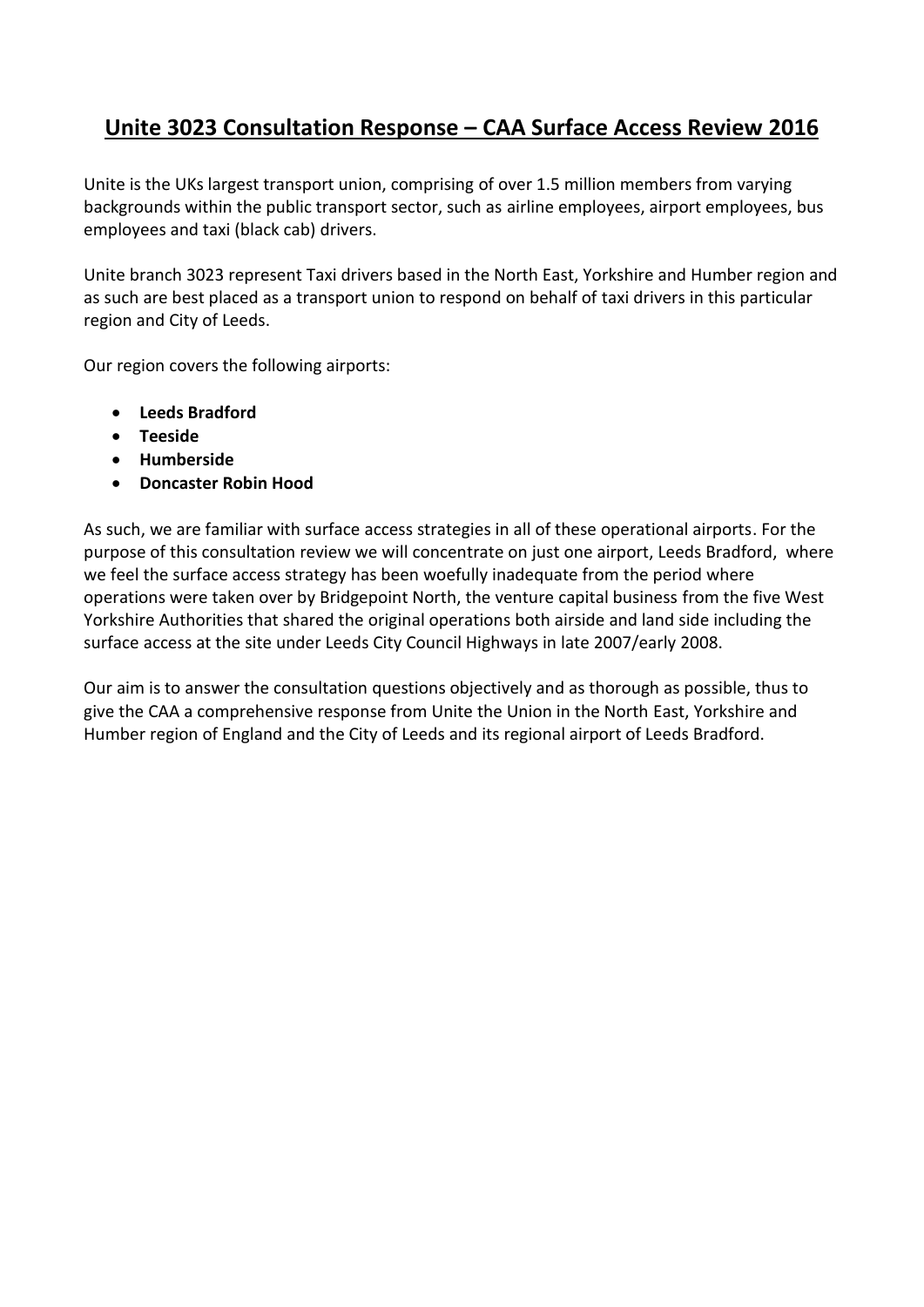#### **Q: Have we identified the key issues on market structure within the scope of this review?**

A: We feel that on the whole the key issues have been factored in to this review. However, one area within which we feel there could be more transparency is the evidence shown within specific data graphs.

While they are conclusive in their findings in relation to movements to airports such as Leeds Bradford, they do not identify the movements from airports such as Leeds Bradford. Additionally, in the sub sectors headed 'Taxi or Minicab' there is no compelling breakdown of the two sectors, which has a direct effect in surface access to and from all airports because of the nature as to how both formats operate. One being an 'on demand' service operated by black cabs and the other a pre-booked service mainly operated by minicabs.

This is fundamentally one area where future reports could become 'target specific' and have better target identifiers to establish correct modal figures in future reviews. This could be a roll out of 'best practise' for operational airports that submit to future surface access reviews as part of a better working overview of the public transport inclusion at those mentioned in your review consultation document.

It would also allow the CAA to identify where improved surface access and better links with public transport could be achieved going forward, especially with the development, expansion and improved movements both to and from airport terminal frontages and car parks.

However, more importantly within this consultation and from previous conversations with CAA employees, it is difficult to understand why specifically 'taxis and minicabs' have been excluded from the 'public transport' identifier and for that matter, why Taxis, Minicabs, Buses, Trams and other forms of public transport have not been narrowed down in such graphs and rather represented as whole entities for the purpose of percentile figures.

Another questionable element is the 'other' section and I refer directly to Fig.6 page 37, where there is no breakdown of what 'other' significantly represents. Are we to understand that this represents airport employee movements and loading/unloading logistics that were just taken as modal figures of movements from the airport. We feel that this requires greater clarity also.

In addition, there is no suggestion of specific timescales given to the collection of such data and indications of such would also give greater clarity to future reports.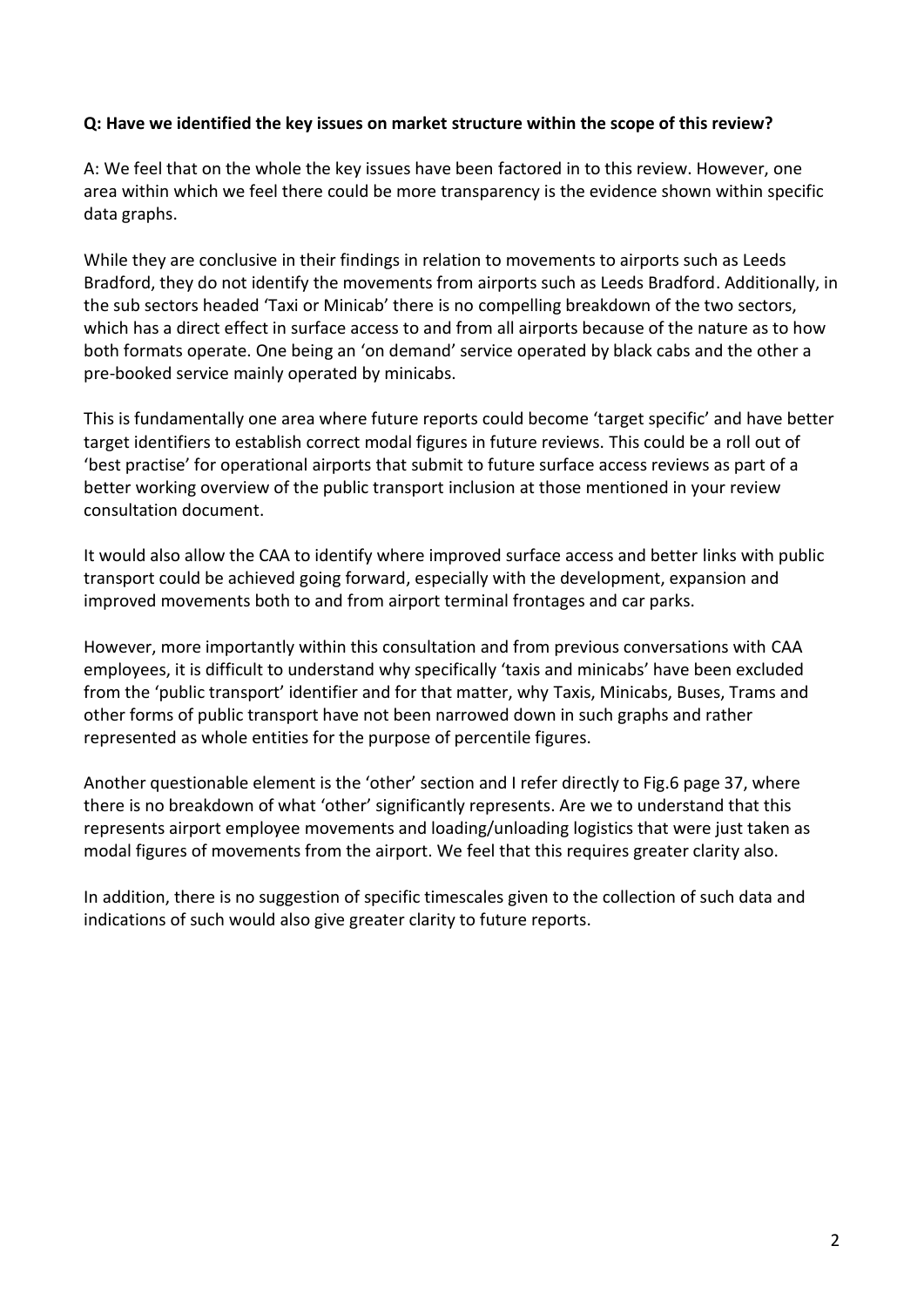## **Q: Have you any views and/or evidence on the market position of airport operators in the provision of airport services used to access the airport?**

A: On this matter, Unite are best placed as a representative body to give clear, unequivocal and evidence based views.

Prior to late 2007 when Bridgepoint North took over control of Leeds Bradford Airport, the services accessing the airport were given flexibility and freedom of movement. Subsequently, the attack on Glasgow airport on Saturday 30<sup>th</sup> June 2007 changed that considerably for all forms of transport. Those especially affected were the providers that operated a duel role of both a 'from and to' service, namely for Leeds Bradford being those identified in the consultation document with the exclusion of trams or variants of.

Of course the concept of distancing vehicles from the terminal frontage did not actually become effective until the middle of 2008, by which time massive constraints had been placed on movements to the airport. The use of specified car parks for 'drop of and pick up' meaning that passengers were not given cover when they were waiting to be picked up either by taxi, minicab or by loved ones or anyone else.

The bus service or lack of one that was credible meant that most journeys were completed by motor car, be that taxi, minicab, long stay vehicles and loved ones etc etc. Over the years there have been suggestions of a train-airport link being developed but it has always fallen short due to the gradient required for such a scheme to access the airport directly and this has fallen once again on the above mentioned vehicle movements. Albeit that bus movements are more frequent, but on reduced services to the airport from Leeds City and Bradford City with no other connection to any other West Yorkshire city or town.

Fast forward to recent years and to the present and vehicle movements are much more difficult, especially for taxis, minicabs and loved ones etc with the introduction of the airports 'stealth drop off and pick up tax', payable at the rate of initially £2, which then rose to the current charge of £3 for the privilege.

For a brief time, a cost based element was introduced where drop offs and pick ups could be conducted at an annual rate, which recently was abolished and a free drop off and pick up area was constructed but which took no consideration for passengers with sizeable suitcases, children, the disabled or those arriving on international flights to meet with colleagues and arriving for the first time at Leeds Bradford.

This has been given the remit of purpose from the operators, Bridgepoint North of being a combined way of reducing the overall movements both to and from the airport, but has been lambasted by just about all concerned including the local council as being a method of increasing the airports income revenue generator as the consultation document has eluded to as one of the many reasons for such charges being implemented. Given the percentile figure as shown in Fig 6 it is obvious that it is primarily a cash cow for the airport to further swell the coffers of shareholders without due consideration for such services such as taxis and minicabs having to unduly increase fares to the travelling public because of such.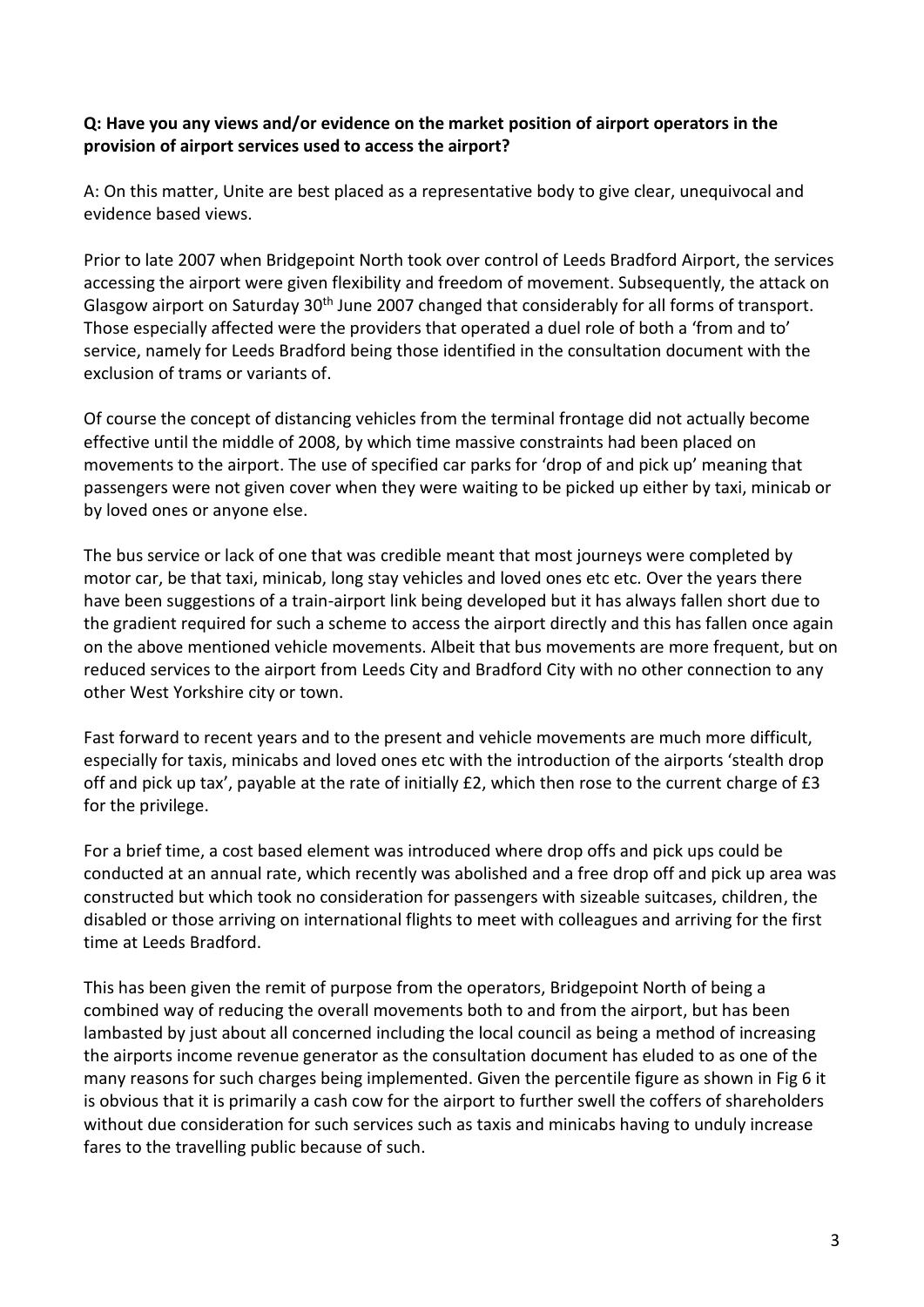In addition to those points, there is and has always been concern over the collection of data at the entry points to the payable pick up/drop off zone. The obvious reader scanning the registration on entry thus accordingly displays the registration, time spent and amount payable in exit. Leaving users, with no information on the collection of data through such operations, exactly as to where and how this information is further used by Bridgepoint North and or its subsidiaries, affiliates and or service providers other than those with temporary access to services.

# **Q: Have you any evidence or views on how well informed consumers are of their airport surface access options and in what is most important to passengers in accessing an airport? Is this an area that merits further research?**

A: Unite having numerous members that both transport passengers to airports and those that work within airports also, we are in an unique position to offer best views on this two-parted question.

Leeds Bradford airport that we have chosen to respond thoroughly in in this consultation offers many options for the travelling passengers travelling to the airport via their website.

Link:<http://www.leedsbradfordairport.co.uk/getting-to-the-airport>

This gives clear, yet somewhat secular information in how to arrive by public transport.

There is somewhat misleading information on the website suggesting firstly, that you can arrive at the airport by 'train', then to be met with an explanation that the train stations are not at the airport but located a distance away with a link bus service.

#### Link:<http://www.leedsbradfordairport.co.uk/getting-to-the-airport/travel-by-train>

We feel that this should not be used in this way as a first time visitor would be totally unaware of this situation.

Next, that the specified service providers of which, official 'taxi' provider is listed, is not a 'Hackney Carriage Taxi (Black Cab)' and this is totally misleading to the traveling public. Whilst it may be classified as a 'generic term', it is wholly inappropriate for an airport to using this terminology, especially when those travelling from outside of Leeds would be expecting a traditional 'Hackney Taxi' and not the minicab service to which they espouse.

#### Link:<http://www.leedsbradfordairport.co.uk/getting-to-the-airport/travel-by-taxi>

Consequently, on arrival at Leeds Bradford airport, the passenger is not given freedom of choice when wishing to choose a means of departing the airport via an 'official' Hackney carriage Black Cab due to the non existence of a rank for that provision, an issue that the CAA has in the past has suggested is the preferred standard at all airports. A particular issue that was raised with the CEO of Leeds Bradford airport during the period 2008-2009 and with the local council due to their subsequent sale of the rights to operate an airport.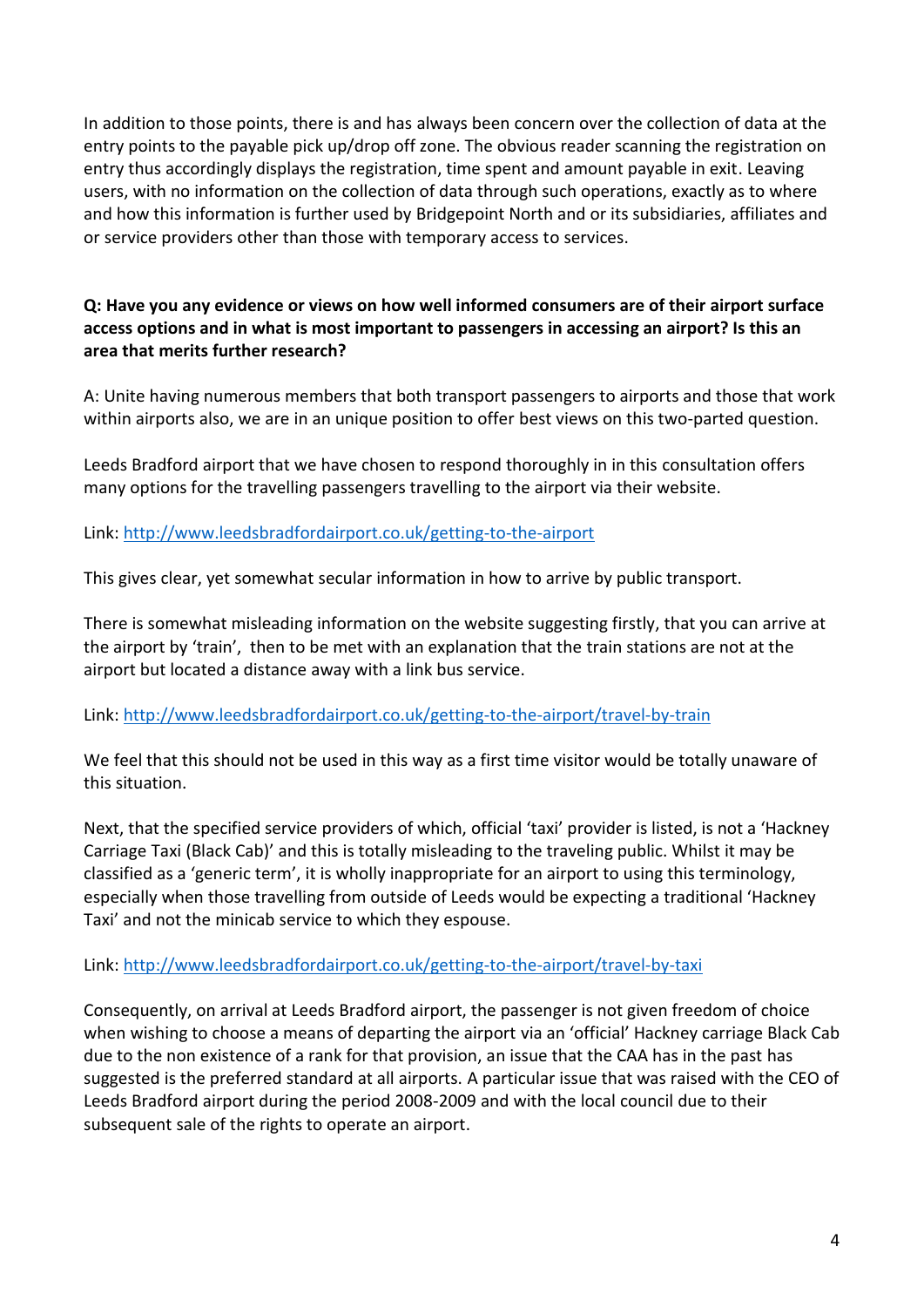Surface access information up to the end of 2007, from which time the current preferred service provider whom initially tendered for the right to stand at the airport without any other competition was brought in, was comprehensive and offered the travelling public both to and from the airport a great amount of choice and 'on-demand presence' facilities with a Hackney carriage taxi rank having been in situ since the end of 1947 when the airport started with commercial flights.

Today, the travelling passenger is met with one of four options on arrival at Leeds Bradford.

That is; to travel by bus, by private motor car (hire car included), by a privately booked taxi/minicab or via the minicab service, which operates from a portakabin on site, to which passengers must pre pay (at rates which are much higher than a standard Hackney Carriage fare) using postcodes and it being a 'postcode lottery' when being charged. Many business users whom have travelled into the centre of Leeds by the minicab service at the airport reporting that they have been charged as much as 1.5x the ordinary standard daytime Hackney carriage rate. However, when the original tender document (which I sadly cannot get hold of a copy) was put into the public domain, it was clearly stated that all fares must be bench marked against 'Hackney carriage rates'.

There have been many document incidents in the local media of passengers complaining because of the lack of immediate choice and the subsequent over inflated charges made by the minicab service provider incumbent.

# Link: [http://www.yorkshireeveningpost.co.uk/news/no-go-to-plans-for-leeds-bradford-airport-taxi](http://www.yorkshireeveningpost.co.uk/news/no-go-to-plans-for-leeds-bradford-airport-taxi-rank-1-4625791)[rank-1-4625791](http://www.yorkshireeveningpost.co.uk/news/no-go-to-plans-for-leeds-bradford-airport-taxi-rank-1-4625791)

(Most interesting are the comments from passengers and users on this article. An article, which I am sure that the CAA would not be aware of and that the operators of Leeds Bradford would not want to be shouting about to the CAA in this consultation review).

We feel that the many counts of this type of evidence supporting the lack of choice and freedom to choose an alternate 'on demand' service such as Hackney carriage black cabs has and is putting Leeds Bradford airport in a domineering position to both restrict access based on quantitive sums of money paid by the minicab firm year on year, set at approx £300,000 per annum and around 5% of each fare paid as a supplement and prevent competition by not further opening up a tender process by which other providers such as Hackney carriage black taxis could enter into legitimately.

However, Unite has and always will advocate a policy of 'free and open' access across all areas of public transportation networks and airports factor into that also.

We do fervently feel that the options open to passengers are both minimalistic, secular and restrictive. We understand that other airports where such incidents of surface access policies such as the one adopted by Leeds Bradford are concerned, do open up competition to other formats such as Hackney Carriage black cabs to give greater flexibility, especially to those who travel with disabilities given that in Leeds the fleet of Hackney carriage black cabs runs at approximately 60% of its 537 vehicles being disability compliant under the auspices of the Disability Discrimination Acts 1995 & 2005 and the Equality Act 2010. We know from compelling anecdotal evidence from disability groups within Leeds that the service level from the current minicab firm only compares to approximately 6% of the operating 120 cars. That is further reduced over a twenty four hour period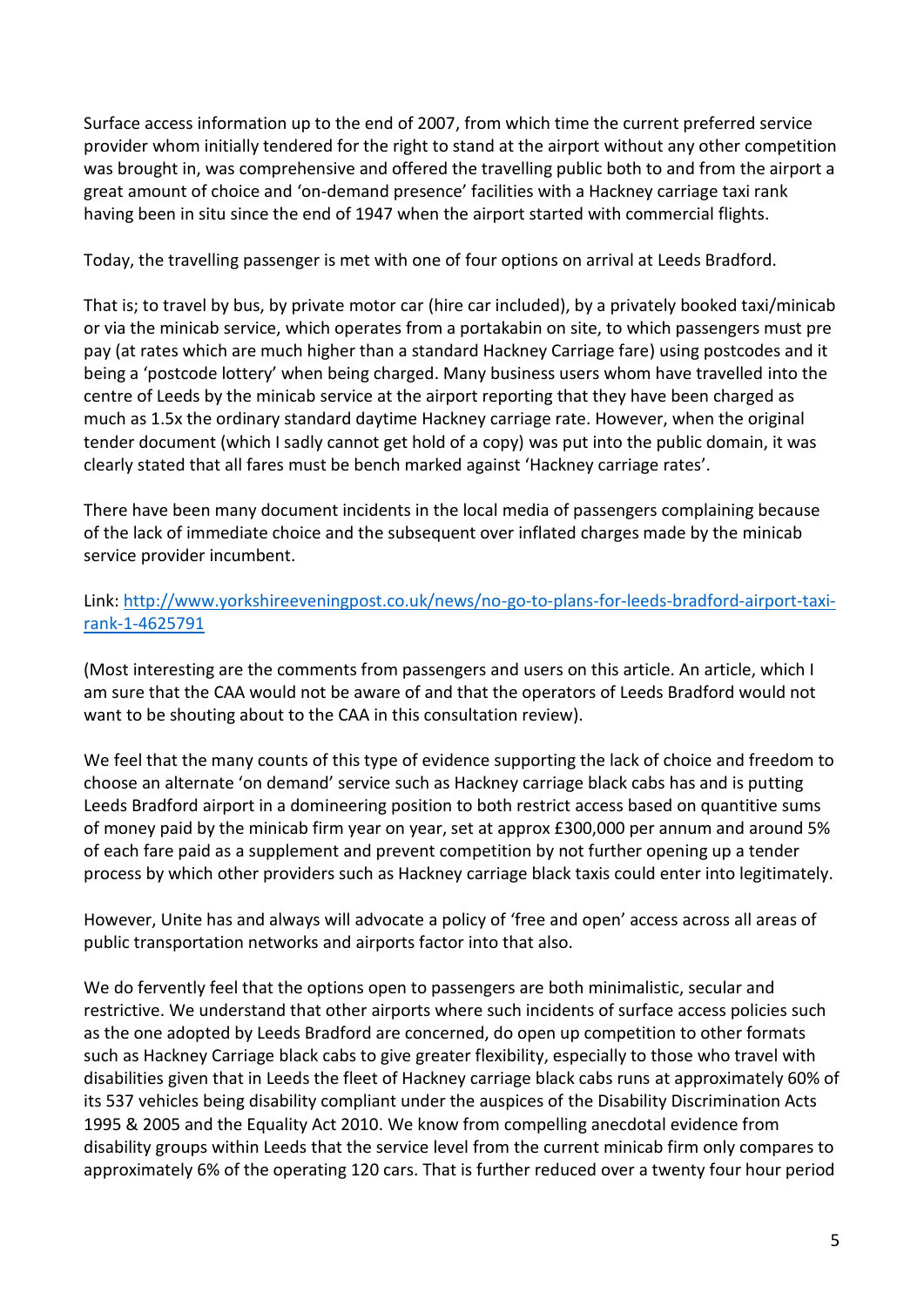with the reduction in cars that will operate on a full 24 hour basis. A factor that was not an issue when Hackney Carriage black cabs were omnipresent at the airport until the end of 2007, 24 hours per day.

We feel the most important aspect to passengers accessing an airport and its surface access policies are:

- Ease and flexibility
- **•** Accessibility
- Freedom of choice
- Multiple alternatives of credible and cost effective public transport
- Good levels of surface access for disability users
- Inexpensive and effectively safe 'pay for' parking
- Non restrictive cost element of drop off and pick up charges

#### Further research scope:

Unite 3023 feels that this area requires much needed further research with a view to scoping restrictions to surface access by other service providers, by making airport operators use transparent policies in relation to access policies and strategies and by such research and conclusions, finding that airports such as Leeds Bradford and others, that operate a single service provider and not allowing an open and transparent surface access to all choices to the travelling passenger, should be referred under the competition element based in relevant cases as mentioned in the consultation document.

Unite 3023 feels that any anti-competitive element that exists should not be allowed in so far as to give any airport operator the increased balance of upstream domination and such downstream domination as evidenced from the website of Leeds Bradford airport and its list of both upstream and downstream service providers. We feel that this is an area for further research on the simple basis that freedom of choice is a key identifier with all manner of public that arrive or depart from an airport via its surface access.

#### **Q: Have we identified the key issues related to the distribution of airport car parking? Do you have any views on what, if anything, would improve outcomes to consumers?**

A: In relation to the first part of this two-part question, Unite 3023 feel that most of the issues have been addressed with the exclusion of a number of points, which may not have been ordinarily noticed when this consultation was being formatted.

The first point in this matter is the ease of access, flexibility and cost of such.

Most users of airport owned short stay or long stay car parking tend to be those who either know very little about services offered at other non-surface parking facilities, those that cannot be transported easily from off site facilities due to disability issues and those travelling in business where the cost element is not of primary concern.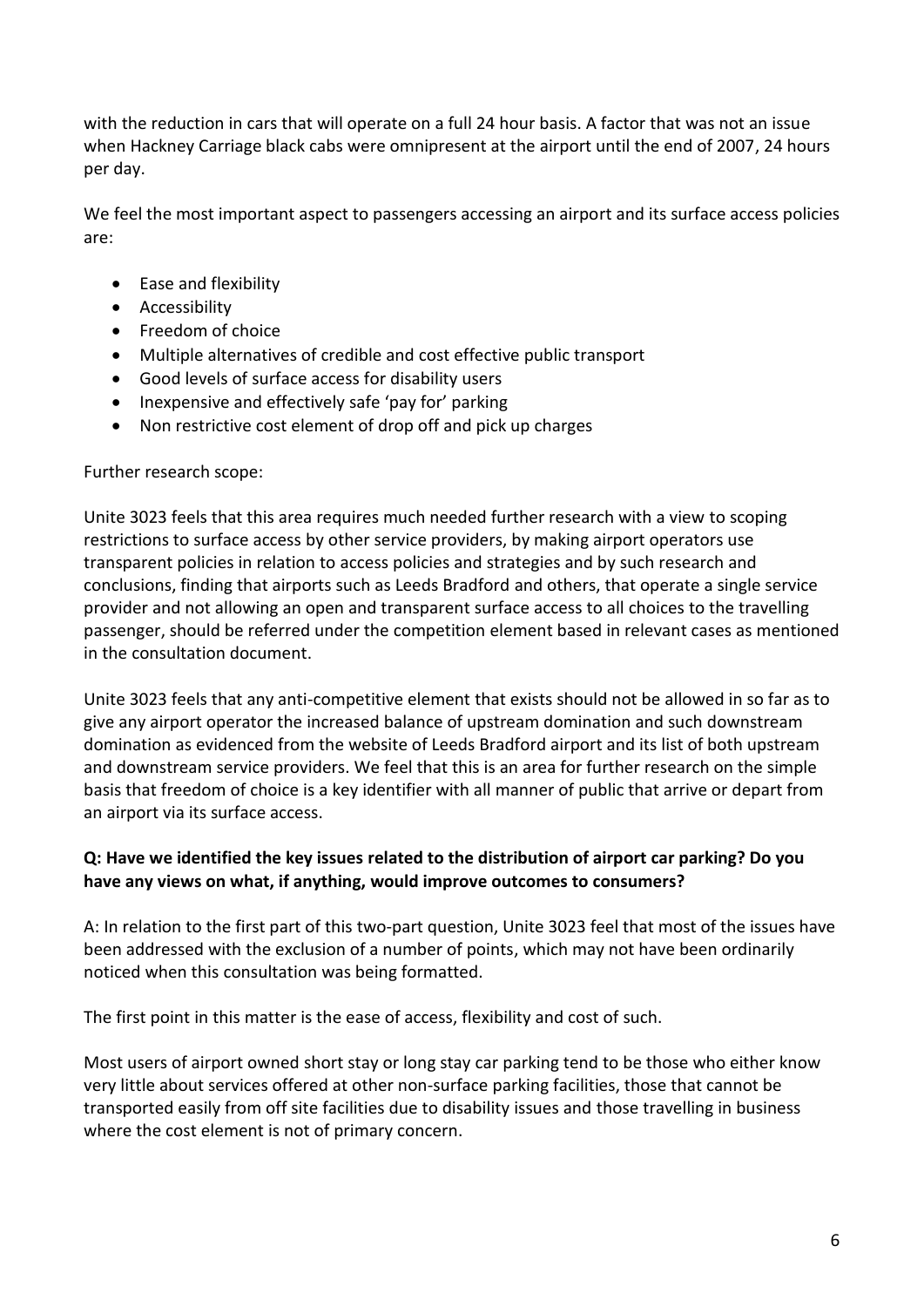However, most users when questioned by our members in transporting them to Leeds Bradford airport often say that they would have driven to the airport to either drop off their loved ones or to park for a long time (greater than 1 day), had the information and charges been more illustrative on the website and more competitive to that of parking at an off site long stay provider or that of a journey by taxi/minicab or to not have the incumbency of a 'stealth charge' imposed on such.

The next most popular response we hear from those we transport to Leeds Bradford, is that they have used the facilities before and they were either; not expansive enough to cater for numbers of vehicles opting to use the short stay element, thus having to drop off and pay the charge of £3 for the privilege to ensure that they or their loved ones were able to check-in their corresponding flight and prior to that, hope that their loved one or they themselves would have sufficient time to spend in the terminal before a flight gate was to be called.

Lastly and not by any means the least, this is passengers whom we transport to Leeds Bradford whom suffer either a long term or short term disability. They comment that the facilities for parking being a disabled user are completely inadequate given the distance from the terminal frontage and taking into account that they may often have bags, children and any potential gradient to consider in their travel to and from the airport car parks. Hence the majority of times a disability user will prefer to be taken to and from Leeds Bradford by Hackney carriage black cab due to the propensity of fleet with that availability (as stated previously).

A positive outcome for these users and the comments we hear daily would be to review;

- How airports site their car parks (what inclusive involvement there is with users)
- How airports decide the scale of charges offered (perhaps a 'best practise' element would decide this factor)
- How airports present their rationale behind the charges placed in those dropping off/picking up. A clearer public announcement as to such using media etc and their website. And a much more holistic approach to open public debate considering the public are after all, the users who are affected by such

# **Q: Have you any views and/or evidence on how the information set that passengers have when choosing between airports surface access products could be improved for consumers?**

A: Unite 3023 have taken a broadly holistic approach to this question and since being offered the opportunity to respond to the consultation, have questioned a sample of over ten passengers that were transported to Leeds Bradford over the space of just one week, between Monday May 2<sup>nd</sup> 2016 to Sunday May  $8<sup>th</sup>$  2016 inclusive. To give a sample response from those, coupled with a direct response from ourselves.

We found over the respondents comments and feel as a stakeholder respondent that products could be improved for consumers in a range of ways;

• Improved information in the 'in flight' magazines, where airlines would work more closely with outside providers and operators to give clearer, less ambiguous but greater choice and remove the upstream and downstream domination of airport operations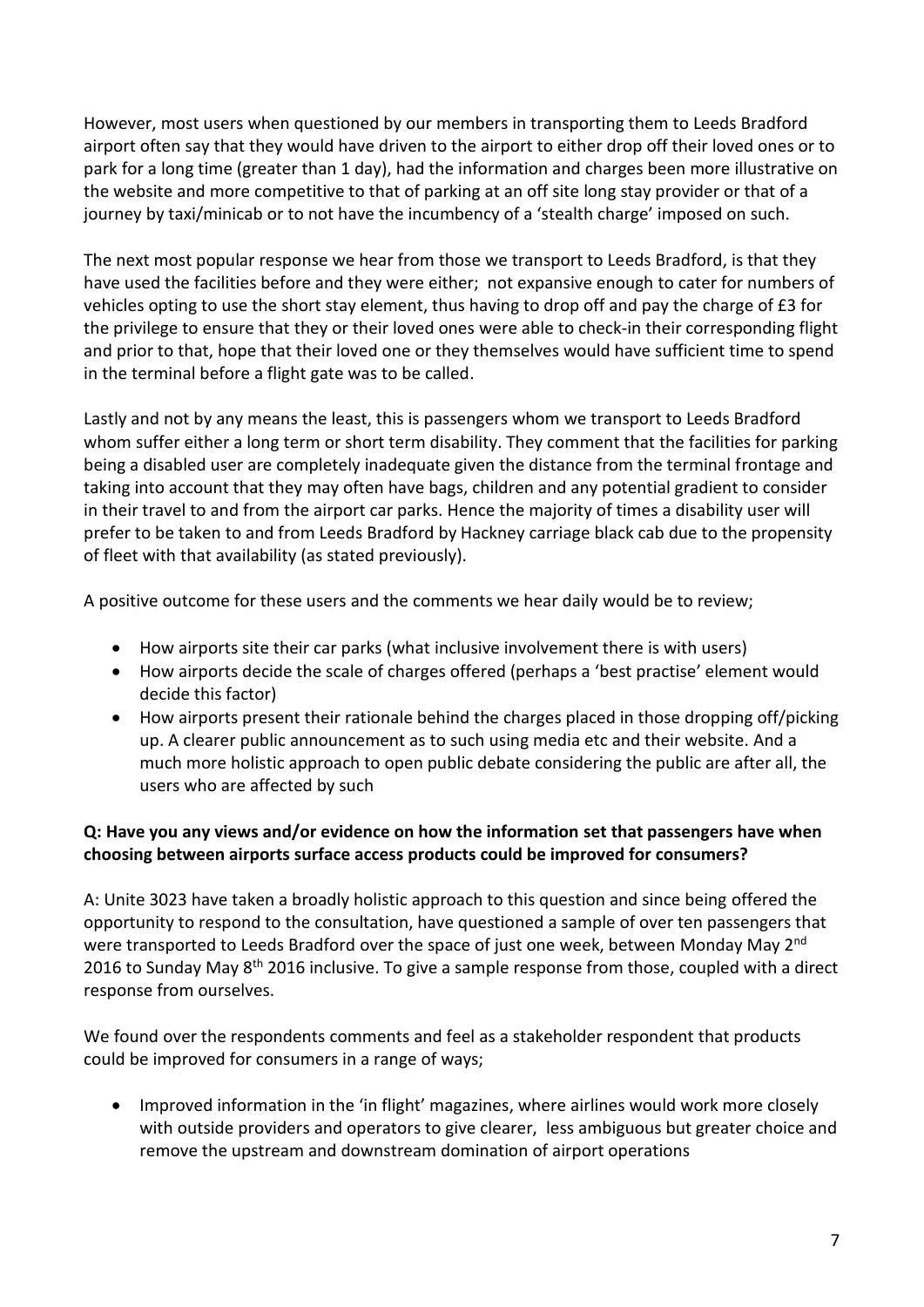- Improved detailed ad plaques inside airports both arrival and departure side giving information on surface access choices other than those already present. Whether that would be by invitation or by application, would be the decision to be made in the interests of the travelling public. That would include all airports that currently only offer one 'official' mode of transport, to be encouraged to open up possibilities to greater choice by placements of taxi ranks for Hackney Carriage black cabs and increased waiting times for pick up/drop off car parks
- Improved 'on road' signs that would better allow those dropping off/picking up loved ones or passengers as to the scale and cost choice of either parking short stay, long stay or incidental instant pick up/drop off
- By permitting outside service providers to freely and openly display charges of services via interaction with their current social media platforms
- Improved truth and transparency when offering 'disability options' and even designated free 'no cost option' short stay or immediate drop off/pick up facility for those either transporting disabled passengers or those dropping off loved ones who are disabled
- A direct link on airport websites to that of the CAA itself and the best practise guidance that has been known prior to this consultation and after the findings are assimilated
- A direct link on airport websites to that of the Department for Transport and their recommendations on surface access provision across all regional airports. This could be tied in with specific airport security pointers (safe travel when departing and arriving). This would also give international visitors that can access the airports website extra and informed peace of mind of the facilities at the airport destination
- The removal of the often remarked generic term of 'taxi' if a minicab firm is used primarily in surface access provision. This word is globally known as a term which relates to vehicles, which operate a meter that is on display and to which the passenger is charged for their journey at the end of the trip and not prior. This we know causes much confusion especially at Leeds Bradford airport with arriving passengers from both domestic and international flights

Finally, we would like to thank the CAA again for the opportunity to reply to this consultation. We, at Unite 3023 hope that the answers given are comprehensive, informative and resolute in their construction.

We live in an age where the consumer wants to have improved information constantly, that due to the increase in smart phones, tablets and other devices. Also with the ever expanding use of social media as an outlet for information. Today, more so than even five years hence, the advent of apps and QR codes are increasingly becoming common place in life and maybe that is avenue that both airports, the CAA and other agencies could use to get much needed and often desired information out to the global travelling consumer.

By utilising the digital age in this way and with the others that we have mentioned, safety and security, transparency and service provision without the upstream and downstream domination, could see the choices that the aviation traveller/s make; further enhanced and catapult the British aviation scene in to one that other countries would seek to emulate as a 'best practise' ideology on a global scale.